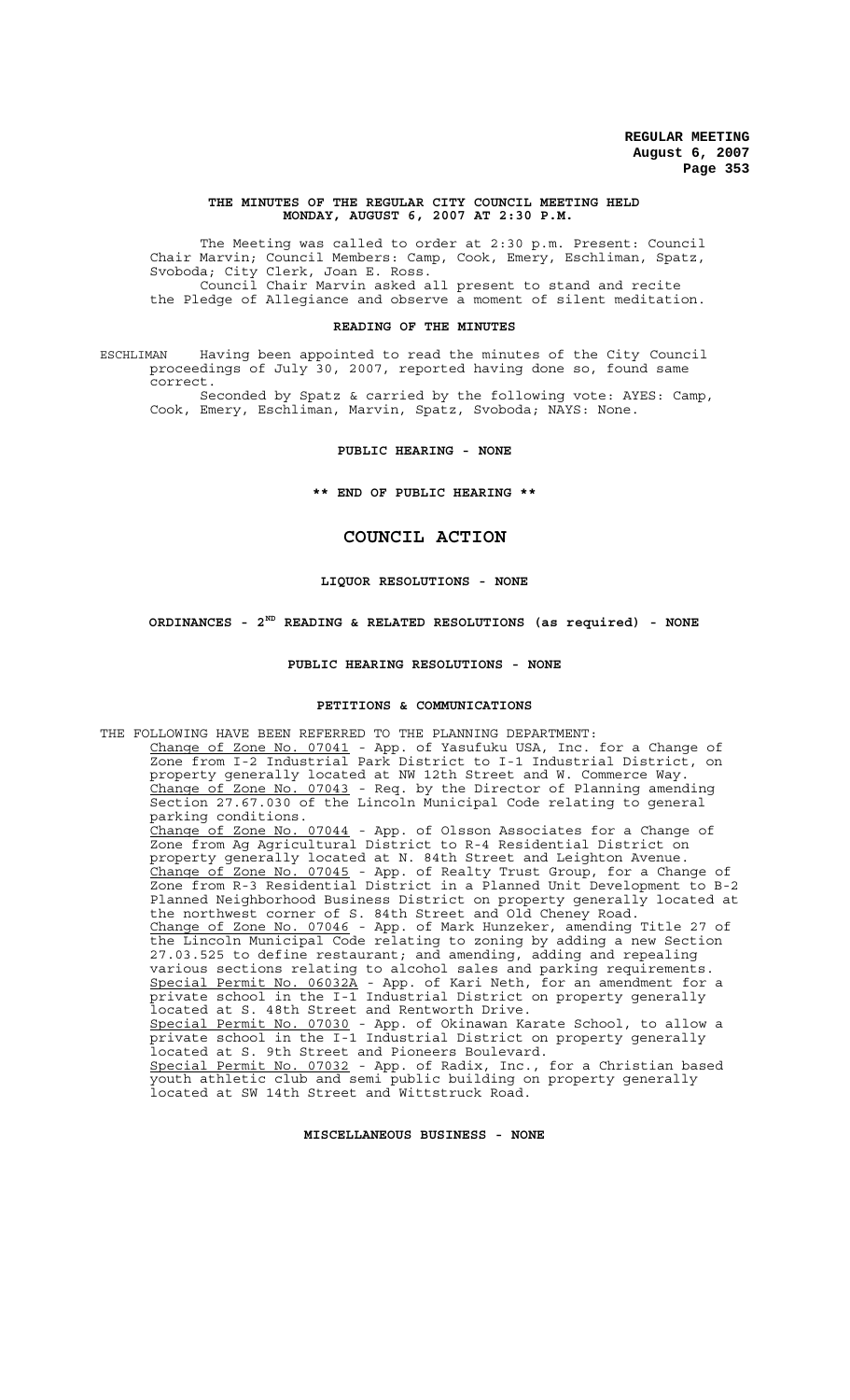#### **REPORTS OF CITY OFFICERS**

- LINCOLN AIRPORT AUTHORITY RESOLUTION NO. 490 STATING THAT NO TAX LEVY SHOULD BE MADE FOR AIRPORT PURPOSES FOR THE FISCAL YEAR BEGINNING JULY 1, 2007 - CLERK presented said report which was placed on file in the Office of<br>the City Clerk. (54-2) the City Clerk.
- CLERK'S LETTER & MAYOR'S APPROVAL OF RESOLUTIONS AND ORDINANCES PASSED BY THE CITY COUNCIL ON JULY 16,2007 - CLERK presented said report which was placed on file in the Office of the City Clerk. **(27-1)**

# **ORDINANCE - 1ST READING & RELATED RESOLUTIONS (AS REQUIRED)**

- CHANGE OF ZONE 07018 APPLICATION OF HAMPTON ENTERPRISES FOR A CHANGE OF ZONE FROM AG AGRICULTURAL DISTRICT TO R-3 RESIDENTIAL DISTRICT, FOR A PLANNED UNIT DEVELOPMENT DISTRICT DESIGNATION OF SAID PROPERTY AND FOR APPROVAL OF A DEVELOPMENT PLAN FOR APPROXIMATELY 78 DWELLING UNITS AND APPROXIMATELY 258,000 SQUARE FEET OF OFFICE AND COMMERCIAL SPACE IN THE UNDERLYING R-3 ZONED AREA, ON PROPERTY GENERALLY LOCATED AT S. 84TH AND GLYNOAKS DRIVE - CLERK read an ordinance, introduced by John Spatz, amending the Lincoln Zoning District Maps attached to and made a part of Title 27 of the Lincoln Municipal Code, as provided by Section 27.05.020 of the Lincoln Municipal code, by changing the boundaries of the districts established and shown thereon, the first time.
- AMENDING TITLE 27 OF THE LINCOLN MUNICIPAL CODE RELATING TO THE ZONING CODE BY ADDING A NEW SECTION 27.03.555 TO DEFINE THE TERM "SOCIAL HALL"; BY AMENDING SECTIONS 27.29.030, 27.31.040, 27.33.030, 27.37.025, 27.41.030, 27.43.030, AND 27.45.025 TO ALLOW SOCIAL HALLS AS PERMITTED CONDITIONAL USES IN THE B-1, B-2, B-3, B-5, H-2, H-3, AND H-4 ZONING DISTRICTS, RESPECTIVELY, AND TO ESTABLISH CONDITIONS THEREFOR - CLERK read an ordinance, introduced by John Spatz, amending Title 27 of the Lincoln Municipal Code relating to the Zoning Code by adding a new section numbered 27.03.555 to define the term "social hall"; by amending Sections 27.29.030, 27.31.040, 27.33.030, 27.37.025, 27.41.030, 27.43.030, and 27.45.025 to allow social halls as permitted conditional uses in the B-1, B-2, B-3, B-5, H-2, H-3, and H-4 zoning districts, respectively, and to establish conditions therefor; and repealing Sections 27.29.030, 27.31.040, 27.33.030, 27.37.025, 27.41.030, 27.43.030, 27.45.025, 27.67.040 and Figure 27.67.040 of the Lincoln Municipal Code as hitherto existing, the first time.
- APPROVING A SUBLEASE AGREEMENT BETWEEN THE CITY AND GOODWILL INDUSTRIES FOR PROVIDING JOB TRAINING AND EMPLOYMENT SERVICES UNDER THE WORKFORCE INVESTMENT ACT - CLERK read an ordinance, introduced by John Spatz, accepting and approving a Sublease Agreement between the City of Lincoln, Nebraska and Goodwill Industries for a lease of space at 1010 N Street, Lincoln, Lancaster County, Nebraska for a term of January 1, 2007 through December 31, 2008 whereby the City of Lincoln is subleasing space to Vocational Rehabilitation Services, Department of Education, at the One Stop Career Center for providing job training and employment services under the Workforce Investment Act, the first time.
- APPROVING A TRANSFER OF APPROPRIATIONS AND CASH (WHERE APPROPRIATE) BETWEEN PROJECTS WITHIN SEVERAL FUNDS WITHIN THE PUBLIC WORKS & UTILITIES DEPARTMENT - CLERK read an ordinance, introduced by John Spatz, approving the transfer of unspent and unencumbered appropriations and cash (if any) between certain capital improvement projects within the Street Construction/Vehicle Tax Fund, Water Construction Fund, and Sanitary Sewer Construction Fund within the Public Works & Utilities Department, the first time.
- APPROVING A TRANSFER OF FUNDS WITHIN THE PARKS & RECREATION DEPARTMENT CAPITAL IMPROVEMENT PROGRAM - CLERK read an ordinance, introduced by John Spatz, approving the transfer of unspent and unencumbered appropriations and between certain capital improvement projects within the Parks and Recreation Department, the first time.

# **ORDINANCES - 3RD READING & RELATED RESOLUTIONS (as required)**

COMP. PLAN CONFORMANCE 07013 - DECLARING APPROXIMATELY 1.3 ACRES OF PROPERTY GENERALLY LOCATED AT S. 67TH STREET AND PIONEERS BLVD. AS SURPLUS. (RELATED ITEMS: 07-111, 07-112, 07R-133) - CLERK read an ordinance, introduced by Doug Emery, declaring the City-owned property generally located at South  $67^{\text{th}}$  Street and Pioneers Boulevard as surplus and authorizing the sale thereof, the third time.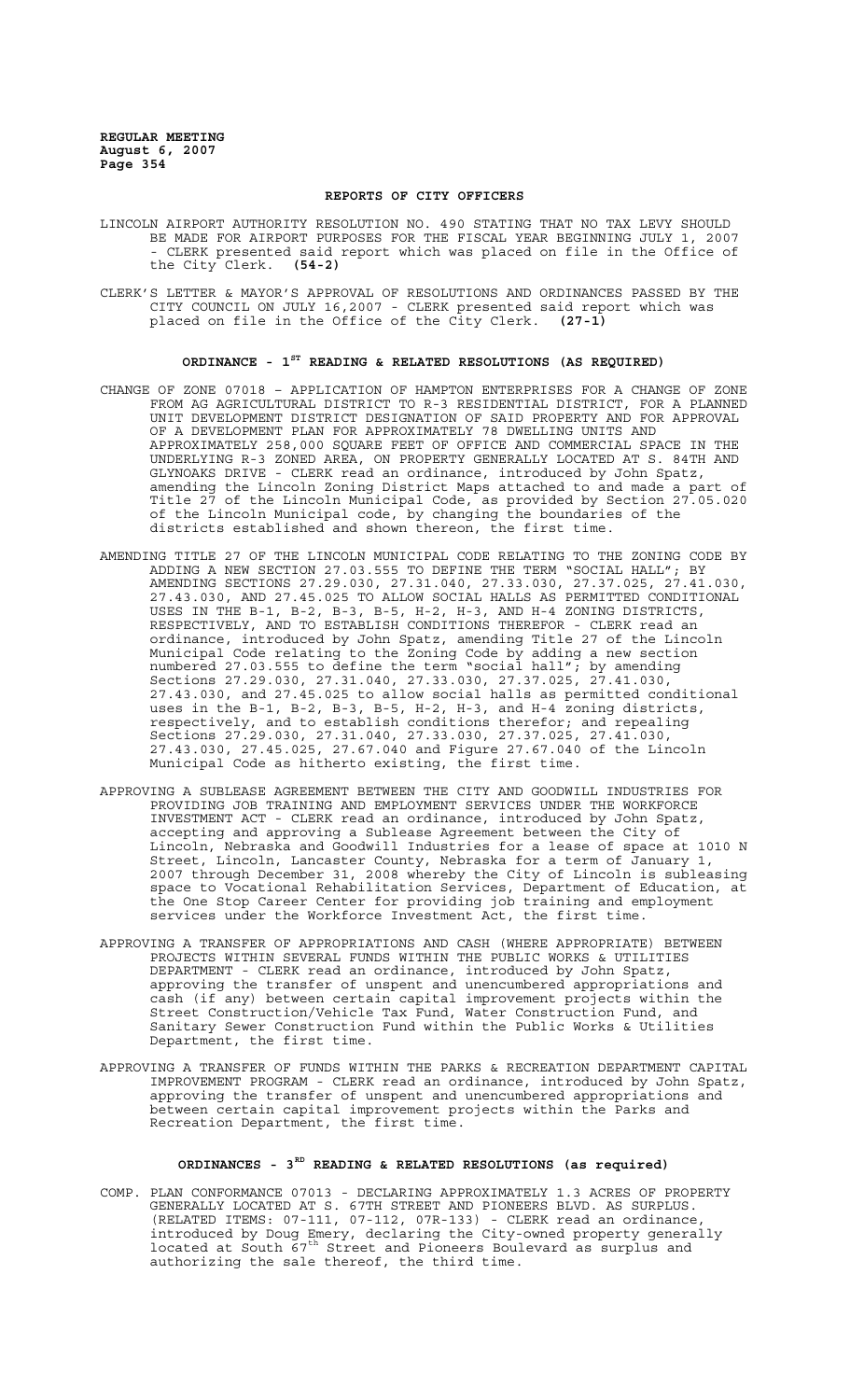| Moved to pass the ordinance as read.<br>EMERY<br>Seconded by Svoboda & carried by the following vote: AYES: Camp,<br>Cook, Emery, Eschliman, Marvin, Spatz, Svoboda; NAYS: None.                                                                                                                                                                                                                                                                                                                                                                                                                                      |
|-----------------------------------------------------------------------------------------------------------------------------------------------------------------------------------------------------------------------------------------------------------------------------------------------------------------------------------------------------------------------------------------------------------------------------------------------------------------------------------------------------------------------------------------------------------------------------------------------------------------------|
| The ordinance, being numbered #18965, is recorded in Ordinance Book #26, Page                                                                                                                                                                                                                                                                                                                                                                                                                                                                                                                                         |
| CHANGE OF ZONE 07034 - APPLICATION OF ONE VISTA, LLC FOR A CHANGE OF ZONE FROM<br>P PUBLIC USE DISTRICT TO 0-3 OFFICE PARK DISTRICT ON APPROXIMATELY 1.3<br>ACRES GENERALLY LOCATED AT S. 67TH STREET AND PIONEERS BLVD. (RELATED<br>ITEMS: 07-111, 07-112, 07R-133) - CLERK read an ordinance, introduced by<br>Doug Emery, amending the Lincoln Zoning District Maps attached to and<br>made a part of Title 27 of the Lincoln Municipal Code, as provided by<br>Section 27.05.020 of the Lincoln Municipal Code, by changing the<br>boundaries of the districts established and shown thereon, the second<br>time. |
| Moved to pass the ordinance as read.<br>EMERY<br>Seconded by Svoboda & carried by the following vote: AYES: Camp,<br>Cook, Emery, Eschliman, Marvin, Spatz, Svoboda; NAYS: None.                                                                                                                                                                                                                                                                                                                                                                                                                                      |
| The ordinance, being numbered #18966, is recorded in Ordinance Book #26, Page                                                                                                                                                                                                                                                                                                                                                                                                                                                                                                                                         |
| USE PERMIT 106B - APPLICATION OF ONE VISTA, LLC, TO AMEND USE PERMIT 106B TO<br>ADD APPROXIMATELY 60,000 SQ. FT. OF ADDITIONAL FLOOR AREA WITH AN<br>ADJUSTMENT TO THE REQUIRED PARKING AND THE FRONT YARD SETBACK ALONG<br>PIONEERS BLVD., ON PROPERTY GENERALLY LOCATED AT 65TH AND PIONEERS BLVD.<br>(RELATED ITEMS: 07-111, 07-112, 07R-133) - PRIOR to reading:<br>Moved to amend Bill No. 07R-133 as follows:<br>COOK                                                                                                                                                                                           |
| 1. On page 3, line 4, delete the phrase "complies with City Design<br>Standards" and substitute the following in lieu thereof: "exceeds the<br>City Design Standard requirements of Chapter 3.5, Section 7.1 Parking<br>Lots and Parking Areas, and Section 7.6 Required Yards, Open Space<br>Areas, Malls and Around Proposed Buildings".<br>Seconded by Svoboda & carried by the following vote: AYES: Camp,<br>Cook, Emery, Eschliman, Marvin, Spatz, Svoboda; NAYS: None.                                                                                                                                         |
| Read the following resolution, introduced by Emery, who moved its<br>CLERK                                                                                                                                                                                                                                                                                                                                                                                                                                                                                                                                            |
| adoption:<br>WHEREAS, One Vista, LLC has submitted an application in accordance<br><u>A-84472</u><br>with Sections 27.27.080 of the Lincoln Municipal Code designated as Use<br>Permit No. 106B to add approximately 60,000 sq. ft. of additional floor<br>area with requested adjustments to the required parking and the front<br>yard setback along Pioneers Boulevard, on property generally located at<br>65th Street and Pioneers Boulevard, and legally described as:                                                                                                                                          |
| Lots 1 and 2, Talent Plus Addition, and Lot 126 I.T.<br>in the Southeast Quarter of Section 4, Township 9<br>Month Dongs 7 Road of the Cth D M $\sigma$ Incoln                                                                                                                                                                                                                                                                                                                                                                                                                                                        |

North, Range 7 East of the 6th P.M., Lincoln, Lancaster County, Nebraska;

and

That part of Lot 127 I.T., located in the Southwest Quarter of the Southeast Quarter of Section 4, Township 9 North, Range 7 East of the 6th P.M., Lincoln, Lancaster County, Nebraska, more particularly described as follows:

Commencing at the southeast corner of Lot 126 I.T. in said Southwest Quarter, said point being on the north right-of-way line of Pioneers Boulevard; thence westerly on said north right-of-way line, on an assigned bearing of south 89 degrees 48 minutes 43 seconds west, a distance of 100.00 feet, to the point of beginning; thence continuing westerly on said right-of-way line, south 89 degrees 48 minutes 43 seconds west, 479.63 feet; thence northeasterly, north 46 degrees 47 minutes 50 seconds east, 350.70 feet, to a point on the west line of said Lot 126 I.T.; thence southeasterly on said west line, south 43 degrees 12 minutes 10 seconds east, 327.20 feet to the point of beginning;

WHEREAS, the real property adjacent to the area included within the site plan for this amendment to the development within the use permit will not be adversely affected; and

WHEREAS, said site plan together with the terms and conditions hereinafter set forth are consistent with the intent and purpose of Title 27 of the Lincoln Municipal Code to promote the public health, safety, and general welfare.

NOW, THEREFORE, BE IT RESOLVED by the City Council of the City of Lincoln, Nebraska:

That the application of One Vista, LLC, hereinafter referred to as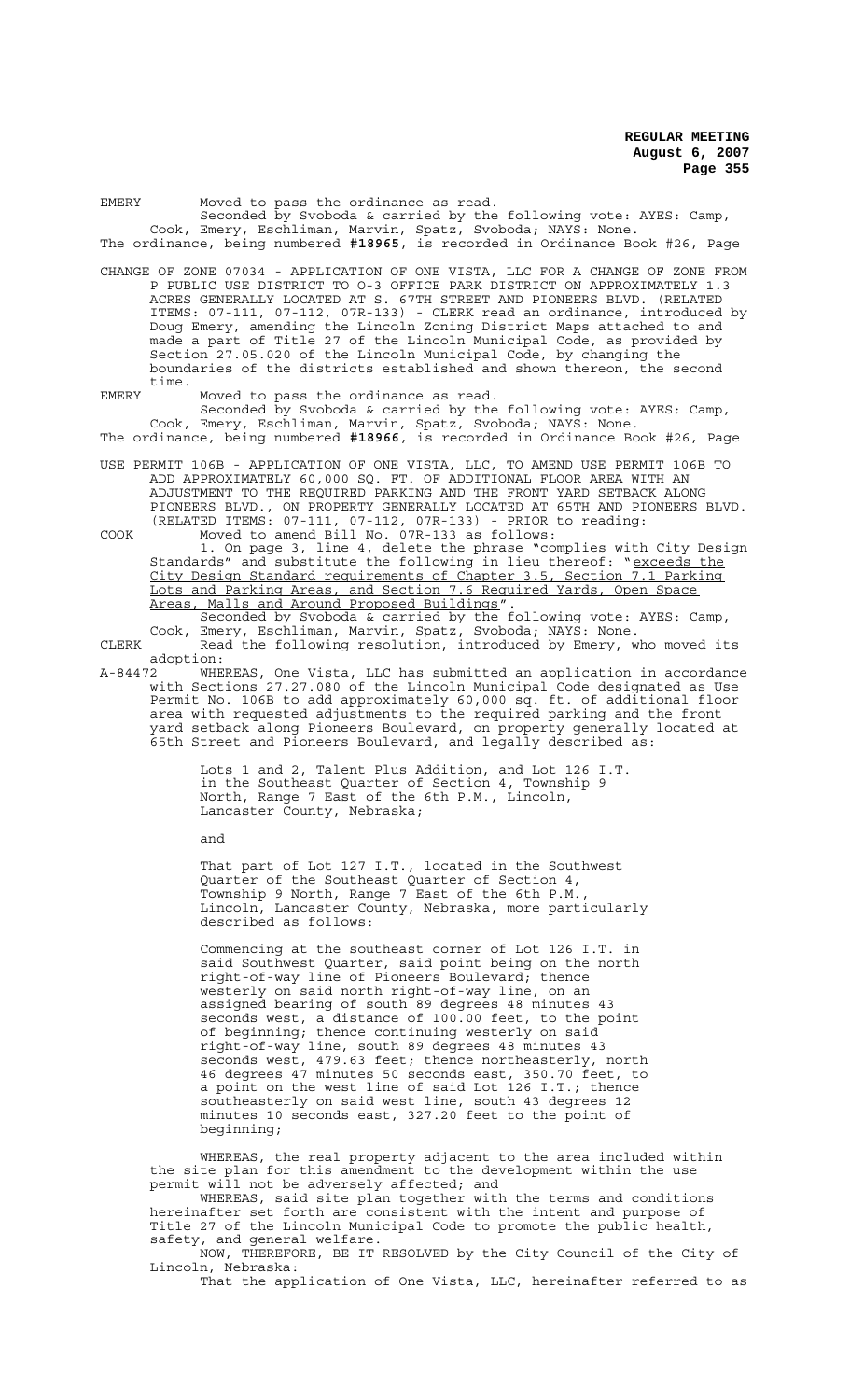"Permittee", to add approximately 60,000 sq. ft. of additional floor area and to adjust the required parking and the front yard setback along Pioneers Boulevard, on the property legally described above be and the same is hereby granted under the provisions of Section 27.27.080 of the Lincoln Municipal Code upon condition that construction and operation of said development be in strict compliance with said application, the site plan, and the following additional express terms, conditions, and requirements:

1. This permit approves an additional 60,000 square feet of office floor area with an adjustment to reduce the required parking from 200 to 147 spaces, and an adjustment to reduce the front setback along Pioneers Blvd from 20' to 13'.

2. The City Council approves associated request, Change of Zone  $07033.  
3$ 

Upon approval of the use permit by the City Council, the developer shall cause to be prepared and submitted to the Planning Department 5 copies of the revised site plan showing the following revisions before receiving building permits.

- a. Remove the notes on the site plan and in the General Notes section stating that parking will be provided in compliance with LMC, and replace with a note that includes approved floor area amounts and numbers of parking spaces, and that clearly indicates the parking adjustments that have been granted.
- b. Show required right-of-way dedication along Pioneers Blvd.
- c. Revise the legend to include a symbol for the building envelopes as shown on the site plan.
- d. Revise the legal description to reflect current lots. Correct the title block to state 'Use Permit Drawing 106B'.
- f. Storm water calculations showing how the storm water control area functions to the satisfaction of Public Works and Utilities.
- g. Show easements per the 6/5/07 L.E.S. review.<br>h. A lighting plan which complies with City Des
- A lighting plan which complies with City Design<br>Standards. Applicant shall provide a copy of i Applicant shall provide a copy of its proposed lighting plan to the Hyde Executive Board for its review, comment and suggestions.
- i. A landscape plan that complies with City Design Standards exceeds the City Design Standard requirements of Chapter 3.5, Section 7.1 Parking Lots and Parking Areas, and Section 7.6 Required Yards, Open Space Areas, Malls and Around Proposed Buildings and is available to neighboring residents for their comments and suggestions.

4. The construction plans shall comply with the approved plans.

5. Before occupying the new office building all development and construction shall have been completed in compliance with the approved plans.<br>6. All privatel

 $\bar{a}$  All privately-owned improvements shall be permanently maintained by the owner.

7. The site plan accompanying this permit shall be the basis for all interpretations of setbacks, yards, locations of buildings, location of parking and circulation elements, and similar matters.<br>8

This resolution's terms, conditions, and requirements bind and obligate the Permittee, its successors and assigns.

9. The Applicant shall sign and return the letter of acceptance to the City Clerk within 60 days following the approval of the use permit, provided, however, said 60-day period may be extended up to six months by administrative amendment. The clerk shall file a copy of the resolution approving the use permit and the letter of acceptance with the Register of Deeds, filling fees therefor to be paid in advance by the Applicant.

10. The site plan as approved with this resolution voids and supersedes all previously approved site plans, however, all resolutions approving previous permits remain in force unless specifically amended by this resolution.

Introduced by Doug Emery Seconded by Svoboda & carried by the following vote: AYES: Camp, Cook, Emery, Eschliman, Marvin, Spatz, Svoboda; NAYS: None.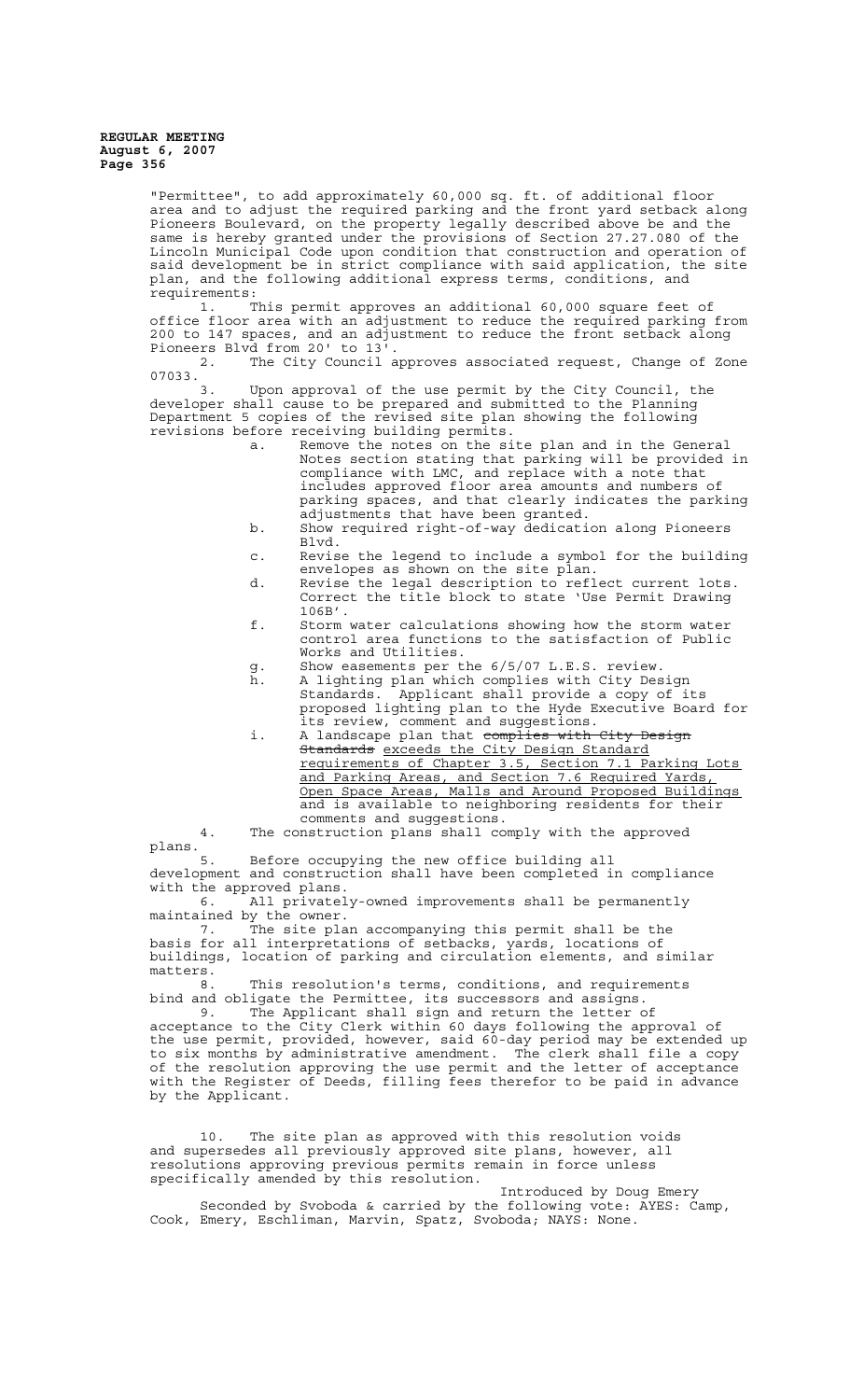ADOPTING PAY SCHEDULES AND SCHEDULES OF PAY RANGES FOR EMPLOYEES WHOSE CLASSIFICATIONS ARE ASSIGNED TO PAY RANGES PREFIXED BY THE LETTER A AND C (LCEA) - CLERK read an ordinance, introduced by Doug Emery, adopting pay schedules of pay ranges for employees of the City of Lincoln, Nebraska whose classifications are assigned to pay ranges prefixed by the letters "A", and "C"; and repealing Ordinance No. 18780, passed by the City Council on August 14, 2006, the third time. EMERY Moved to pass the ordinance as read.

Seconded by Svoboda & carried by the following vote: AYES: Camp, Cook, Emery, Eschliman, Marvin, Spatz, Svoboda; NAYS: None. The ordinance, being numbered **#18967**, is recorded in Ordinance Book #26, Page

ADOPTING PAY SCHEDULES AND SCHEDULES OF PAY RANGES FOR EMPLOYEES WHOSE CLASSIFICATIONS ARE ASSIGNED TO PAY RANGES PREFIXED BY THE LETTER B (ATU) - CLERK read an ordinance, introduced by Doug Emery, adopting pay schedules and schedules of pay ranges for employees of the City of Lincoln, Nebraska whose classifications are assigned to pay ranges profeced by the letter "B"; and repealing Ordinance No. 18781, passed by

the City Council on August 14, 2006, the third time. EMERY Moved to pass the ordinance as read. Seconded by Svoboda & carried by the following vote: AYES: Camp, Cook, Emery, Eschliman, Marvin, Spatz, Svoboda; NAYS: None.

The ordinance, being numbered **#18968**, is recorded in Ordinance Book #26, Page

ADOPTING PAY SCHEDULES AND SCHEDULES OF PAY RANGES FOR EMPLOYEES WHOSE CLASSIFICATIONS ARE ASSIGNED TO PAY RANGES PREFIXED BY THE LETTER E (EXCLUDED) - CLERK read an ordinance, introduced by Doug Emery, adopting pay schedules and schedules of pay ranges for employees of the City of Lincoln, Nebraska whose classifications are assigned to pay ranges prefixed by the letter "E"; and repealing Ordinance No. 18782, passed by the City Council on August 14, 2006, the third time.

EMERY Moved to pass the ordinance as read. Seconded by Svoboda & carried by the following vote: AYES: Camp, Cook, Emery, Eschliman, Marvin, Spatz, Svoboda; NAYS: None. The ordinance, being numbered **#18969**, is recorded in Ordinance Book #26, Page

ADOPTING PAY SCHEDULES AND SCHEDULES OF PAY RANGES FOR EMPLOYEES WHOSE CLASSIFICATIONS ARE ASSIGNED TO PAY RANGES PREFIXED BY THE LETTER F<br>(IAFF) - CLERK read an ordinance, introduced by Doug Emery, adopting - CLERK read an ordinance, introduced by Doug Emery, adopting pay schedules and schedules of pay ranges for employees of the City of Lincoln, Nebraska whose classifications are assigned to pay ranges prefixed by the letter "F" and repealing Ordinance No. 18783, passed by the City Council on August 14, 2006, the third time.

EMERY Moved to pass the ordinance as read. Seconded by Svoboda & carried by the following vote: AYES: Camp, Cook, Emery, Eschliman, Marvin, Spatz, Svoboda; NAYS: None. The ordinance, being numbered **#18970**, is recorded in Ordinance Book #26, Page

ADOPTING PAY SCHEDULES AND SCHEDULES OF PAY RANGES FOR EMPLOYEES WHOSE CLASSIFICATIONS ARE ASSIGNED TO PAY RANGES PREFIXED BY THE LETTER M (MANAGEMENT) - CLERK read an ordinance, introduced by Doug Emery, adopting pay schedules and schedules of pay ranges for employees of the City of Lincoln, Nebraska whose classifications are assigned to pay ranges prefixed by the letter "M"; and repealing Ordinance No. 18784, passed by the City Council on August 14, 2006, the third time. EMERY Moved to pass the ordinance as read.

Seconded by Svoboda & carried by the following vote: AYES: Camp, Cook, Emery, Eschliman, Marvin, Spatz, Svoboda; NAYS: None.

The ordinance, being numbered **#18971**, is recorded in Ordinance Book #26, Page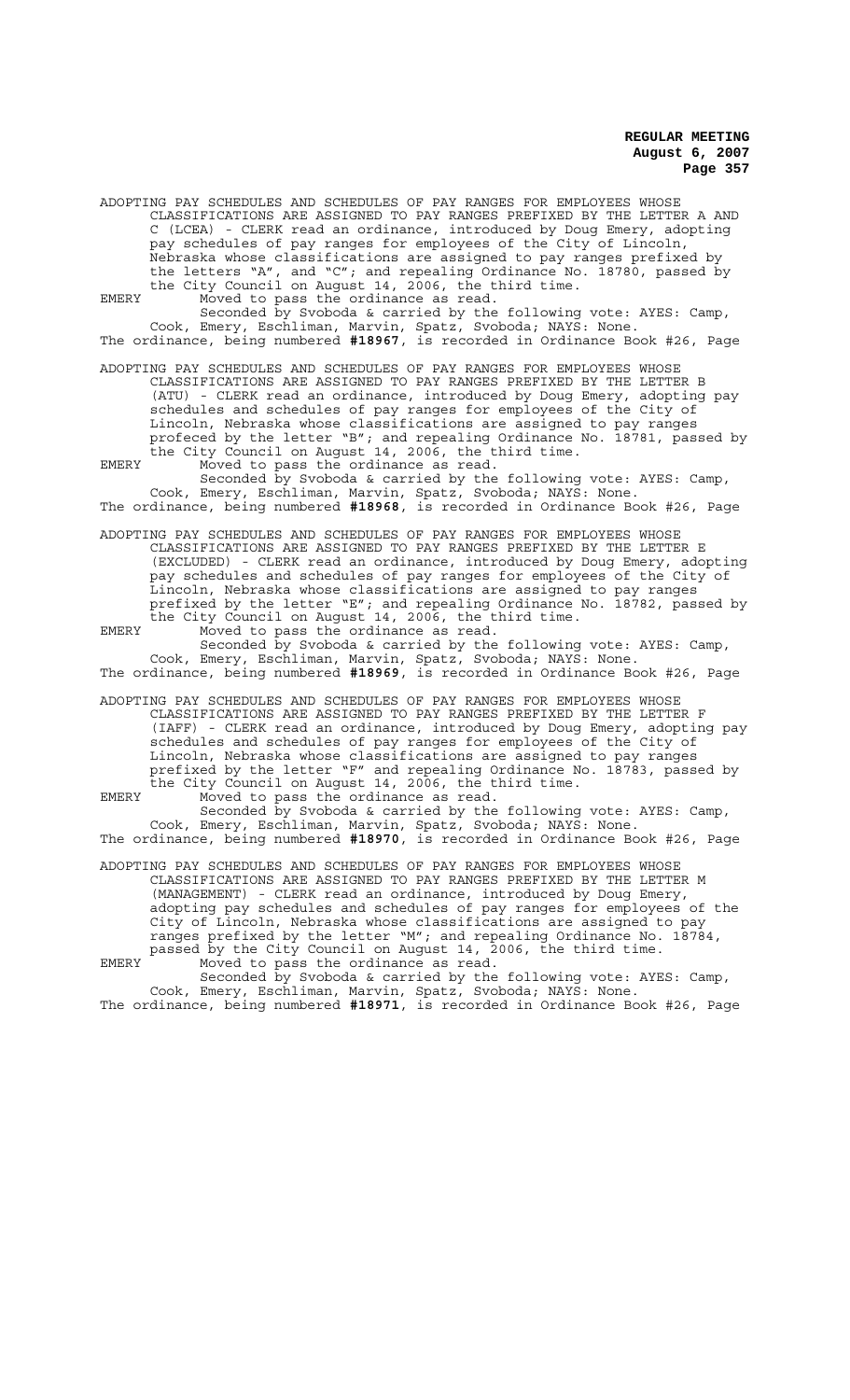ADOPTING PAY SCHEDULES AND SCHEDULES OF PAY RANGES FOR EMPLOYEES WHOSE CLASSIFICATIONS ARE ASSIGNED TO PAY RANGES PREFIXED BY THE LETTER N<br>(PAGE) - CLERK read an ordinance, introduced by Doug Emery, adopting pay (PAGE) - CLERK read an ordinance, introduced by Doug Emery, schedules and schedules of pay ranges for employees of the City of Lincoln, Nebraska whose classifications are assigned to pay ranges prefixed by the letter "N"; and repealing Ordinance No. 18785, passed by the City Council on August 14, 2006, the third time.

EMERY Moved to pass the ordinance as read. Seconded by Svoboda & carried by the following vote: AYES: Camp, Cook, Emery, Eschliman, Marvin, Spatz, Svoboda; NAYS: None. The ordinance, being numbered **#18972**, is recorded in Ordinance Book #26, Page

ADOPTING PAY SCHEDULES AND SCHEDULES OF PAY RANGES FOR EMPLOYEES WHOSE CLASSIFICATIONS ARE ASSIGNED TO PAY RANGES PREFIXED BY THE LETTER P (LPU) - CLERK read an ordinance, introduced by Doug Emery, adopting pay schedules and schedules of pay ranges for employees of the City of Lincoln, Nebraska whose classifications are assigned to pay ranges prefixed by the letter "P"; and repealing Ordinance No. 18786, passed by the City Council on August 14, 2006, the third time.

EMERY Moved to pass the ordinance as read. Seconded by Svoboda & carried by the following vote: AYES: Camp, Cook, Emery, Eschliman, Marvin, Spatz, Svoboda; NAYS: None. The ordinance, being numbered **#18973**, is recorded in Ordinance Book #26, Page

ADOPTING PAY SCHEDULES AND SCHEDULES OF PAY RANGES FOR EMPLOYEES WHOSE CLASSIFICATIONS ARE ASSIGNED TO PAY RANGES PREFIXED BY THE LETTER X (EXCLUDED) - CLERK read an ordinance, introduced by Doug Emery, adopting pay schedules and schedules of pay ranges for employees of the City of Lincoln, Nebraska whose classifications are assigned to pay ranges

prefixed by the letter "X" and repealing Ordinance No. 18787, passed by the City Council on August 14, 2006, the third time. EMERY Moved to pass the ordinance as read.

Seconded by Svoboda & carried by the following vote: AYES: Camp, Cook, Emery, Eschliman, Marvin, Spatz, Svoboda; NAYS: None. The ordinance, being numbered **#18974**, is recorded in Ordinance Book #26, Page

AMENDING SECTION 2.76.380 OF THE LINCOLN MUNICIPAL CODE, SICK LEAVE WITH PAY, TO CHANGE THE AMOUNT OF ACCUMULATED SICK LEAVE TO BE PAID UPON RETIREMENT, DEATH OR REDUCTION IN FORCE FOR AN EMPLOYEE WHOSE PAY RANGE IS PREFIXED BY THE LETTER N OR X FROM ONE-FOURTH TO ONE-THIRD - CLERK read an ordinance, introduced by Doug Emery, amending Section 2.76.380 of the Lincoln Municipal Code relating to Sick Leave with Pay to revise the amount of accumulated sick leave to be paid upon retirement, death or reduction in force for an employee with a pay range prefixed by "N" or "X" from one-fourth to one-third; and repealing Section 2.76.380 of the Lincoln Municipal Code as hitherto existing, the third time. EMERY Moved to pass the ordinance as read.

Seconded by Svoboda & carried by the following vote: AYES: Camp, Cook, Emery, Eschliman, Marvin, Spatz, Svoboda; NAYS: None. The ordinance, being numbered **#18975**, is recorded in Ordinance Book #26, Page

#### **REGISTERED TO SPEAK SESSION - NONE**

**OPEN MICROPHONE SESSION - NONE**

#### **MISCELLANEOUS BUSINESS**

## **PENDING -**

CAMP Moved to extend the Pending List to August 13, 2007. Seconded by Svoboda & carried by the following vote: AYES: Camp, Cook, Emery, Eschliman, Marvin, Spatz, Svoboda; NAYS: None.

#### **UPCOMING RESOLUTIONS -**

CAMP Moved to approve the resolutions to have Public Hearing on August 13, 2007. Seconded by Svoboda & carried by the following vote: AYES: Camp, Cook, Emery, Eschliman, Marvin, Spatz, Svoboda; NAYS: None.

**ADJOURNMENT 2:44 P.M. RECONVENED 2:45 P.M.**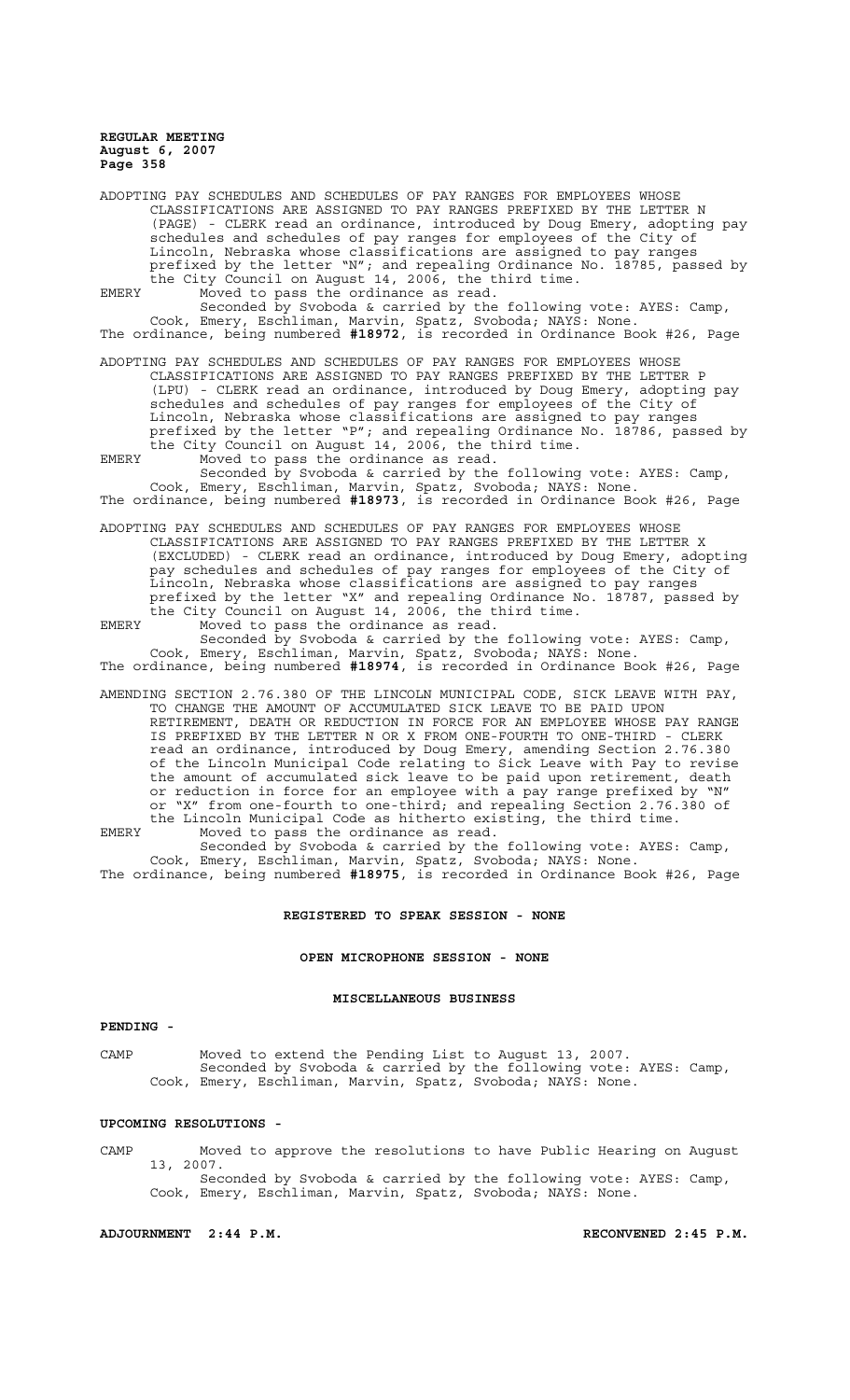#### **ONE AND SIX YEAR STREET & HIGHWAY PROGRAM HEARING**

Chairperson Marvin: This evening, the Lincoln City Council is holding a public hearing on the One and Six Year Streets and Highways Program. For the record, we are assembled in the City Council Chambers, Lincoln, Nebraska. The date is August 6, 2007, the time is 2:45 p.m. A recording of the hearing and proceeding is being made. Present and conducting this hearing are City Council Members: Jonathan Cook, Jon Camp, Robin Eschliman, Doug Emery, John Spatz, Ken Svoboda, and myself, Dan Marvin, Chairperson.

This Public Hearing is held each year to fulfill State Statutory requirements and also serves as the Public Hearing for the City's Capitol Improvements Program. It should be noted that the C.I.P. is a "Funding" document only. The One Year Program lists projects proposed for final design, right-of-way acquisition, construction or study during Fiscal Year 2008. The Second through Sixth Year (FY 2009-2013) Program lists those projects which are in some phase of development or will enter the street planning process. All projects were identified on the Public Hearing Notice, advertised in the Lincoln Journal Star on Sunday, July 22, 2007. Also, this notice was placed on the City's website starting on July 2, 2007, as well as on Channel 5.

This Public Hearing is being held so citizens will have an opportunity to express their views on this proposed program. In addition, citizens have 10 Days after the hearing to submit any statements or exhibits to the Public Works Department. Therefore, all statements and exhibits received on or before, August 16th, 2007 will become a part of the Public Hearing record. These statements should be forwarded to Roger Figard, City Public Works Department, Engineering Services, 531 Westgate Boulevard, Suite 100, Lincoln, Nebraska 68528.

This Public Hearing is divided into three parts. First, City Staff will present information related to the program. The Second Part of the hearing is for your participation. We are here to receive input from you. Part Three of the hearing will be my closing statement. At this time I would like to call upon Public Works & Utilities

Staff to present information relating to this program.

Roger Figard: I am with the Public Works & Utilities Dept. and will address the Tentative Construction Schedules.

As stated earlier by Councilman Marvin, this Public Hearing is held each year to fulfill State Statutory Requirement, which ensures that an integrated system of public roads is provided for the general welfare of the state, counties and municipalities. The program is administered by the State Board of Public Roads Classifications and Standards. With the passage of LB 277, MPO (Metropolitan Planning Organizations), such as the City of Lincoln, can now submit their annual report in lieu of a One and Six Year Program. This helps to eliminate redundant work/programs for the MPOs.

Our proposed MPO annual report and the Capital Improvement Program for Fiscal Years 2008 thru 2013 reflects an average annual expenditure of nearly 34.7 million dollars. This average annual expenditure is comprised of \$18.9 million dollars of City revenues, \$7 million in highway allocation bonds, \$8.2 million in federal aid and \$6 million in other funds (includes State/Federal, Train Mile Tax, Railroad Transportation Safety District and unknown).

The One Year Program for Fiscal Year 2008 lists projects proposed for final design, right-of-way acquisition, construction or engineering study. These projects include:

```
Antelope Valley Phase 1 Project - "P" and "Q" Street Bridges.
Antelope Valley Phase 1 Project - "N" Street Bridge.
Antelope Valley Phase 1 Project - "O" Street Bridge and Road.
Antelope Valley Phase 1 Project - "East Leg" of the Big "X" 
Antelope Valley Phase 1 Project - "J" Street Bridge.
Antelope Valley Phase 1 Project - South Street Bridge.
Antelope Valley Phase 1 Project - North/south Road, "K" Street to North
     of "Q" Street.
Antelope Valley Phase 1 Project - North/south Road, North of "Q" Street
     to "Y" Street.
Antelope Valley Phase 2 Project - Channel Wall
Antelope Valley Phase 3 Project - Channel Wall
Antelope Valley Phase 1 Project - Planning/Coordination
Antelope Valley Phase 1 Project - Planning/Design
South Beltway
East Beltway
```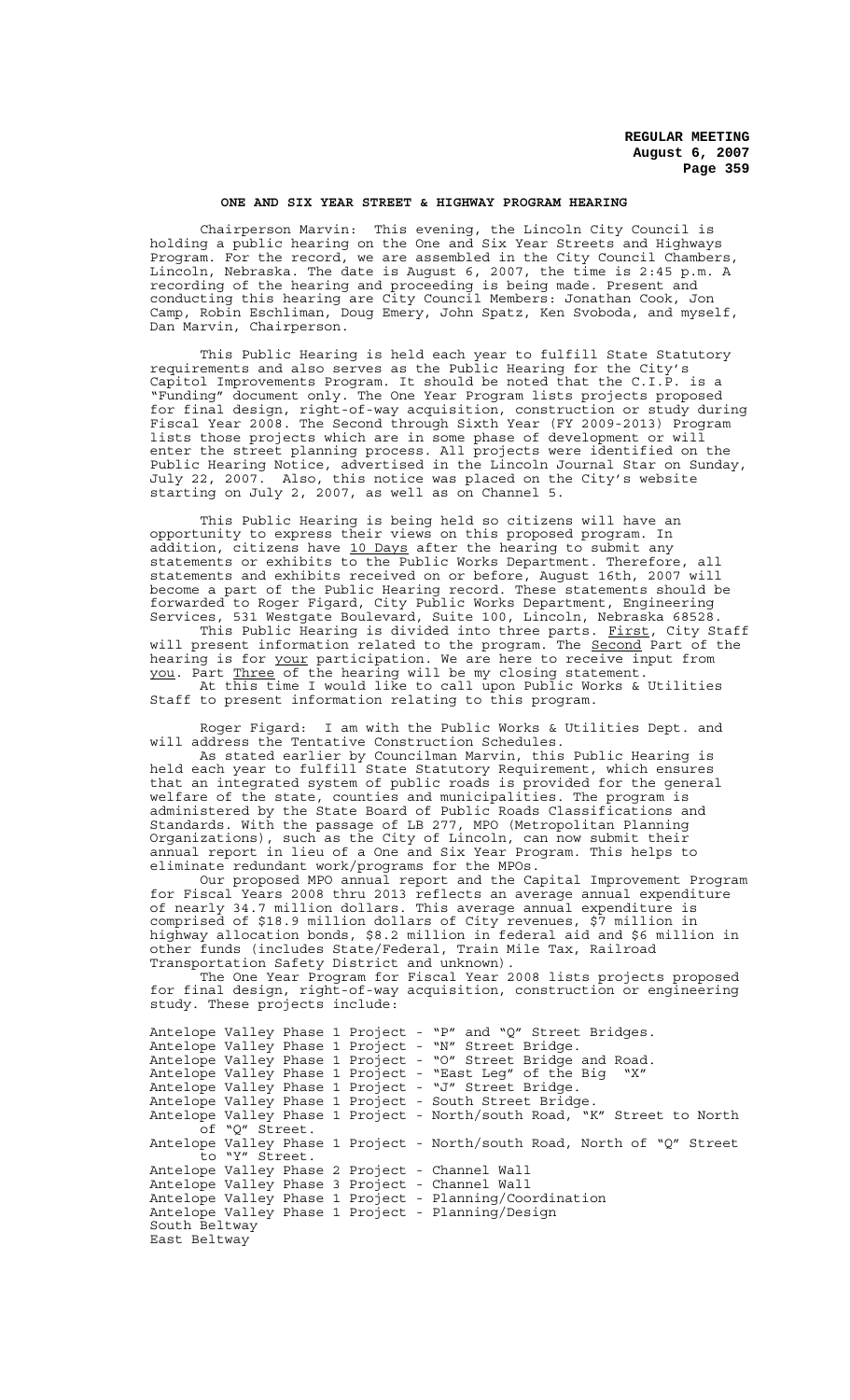> Harris Overpass Replacement SW 40th Viaduct Alvo Street from NW 12th to NW 1st Streets Pine Lake Road, 84th to 98th Streets East Adams Street from 75th to 87th Streets 98th Street from Hwy 2 to Pine Lake Road W. Adams Street from NW 56th to NW 48th Streets

The One Year Program also includes projects which continue thru the entire six year program: 'Intelligent Transportation Infrastructure Improvements, Traffic Optimization, and Management'; 'Safety and Operational Improvements'; 'Modify, Replace, or install Traffic Signal Equipment and Communication Links'; 'Studies, Preliminary Engineering and Right-Of-Way Acquisition'; 'Upgrade Built Environment and Traffic Calming'; 'Misc. Engineering, Construction and Computer Records'; 'Sidewalk Maintenance and Repair'; Arterial Rehabilitation and Intersection Projects'; 'Residential Rehabilitation and Intersection Projects'.

The Second through Sixth Year Program (Fiscal Years 2009-2013) identifies projects that are in some phase of development or will enter the street planning process. These projects include:

Antelope Valley Phase 1 Project - "N" Street Bridge. Antelope Valley Phase 1 Project - "O" Street Bridge and Road. Antelope Valley Phase 1 Project - "East Leg" of the Big "X" Antelope Valley Phase 1 Project - "J" Street Bridge. Antelope Valley Phase 1 Project - South Street Bridge. Antelope Valley Phase 1 Project - North/south Road, "K" Street to North of "Q" Street. Antelope Valley Phase 1 Project - North/south Road, North of "Q" Street to "Y" Street. Antelope Valley Phase 3 Project - Channel Wall Antelope Valley Phase 1 Project - Planning/Coordination Antelope Valley Phase 1 Project - Planning/Design South Beltway East Beltway SW 40th Viaduct East Adams Street from 75th to 87th Streets W. Adams Street from NW 56th to NW 48th Streets N 14th Street from Superior to Alvo 33rd and BNSF Railroad (south of Cornhusker) 18th and Holdrege (OL&B Railroad)

This FY 2008 thru 2013 Streets and Highways Program, which is also the C.I.P. and the T.I.P., was earlier voted on by the Planning Commission on May 16th, 2007.

Chairperson Marvin: Any questions of the Staff -- by the Council? -- If not, we have reached the Second Part of this Public Hearing. During this segment of the Hearing all interested parties who would like to present a statement, comment, or ask questions pertaining to this proposed program may do so. In presenting your statement, you may do so in one of several ways. Your statement may be entirely oral, you may have a prepared written statement -- which you may read; or if you have a written statement and do not wish to read it into the record, you may simply give the statement to the City Clerk. It will be included as part of the official hearing record.

Because a record of this hearing must be kept, it is requested that when you come forward to comment -- you sign the sign-up sheet, then state your name and address -- and please spell your last name. Now anyone interested in making a statement on this program may do so.

Is there anyone else who would like to make a statement on this Program?

Do any of the Council Members wish to comment?

If there are no other comments -- I will make some concluding remarks.

Let me remind you that statements or exhibits received on or before August 16th, 2007 will become a part of this hearing record. The information received at this hearing and during the comment

period will be evaluated by the Public Works Department, and subsequently by the City Council. Final action will be taken by City Council resolution adopting the C.I.P. Budget.

It is now 2:51 p.m., and the Public Hearing is closed.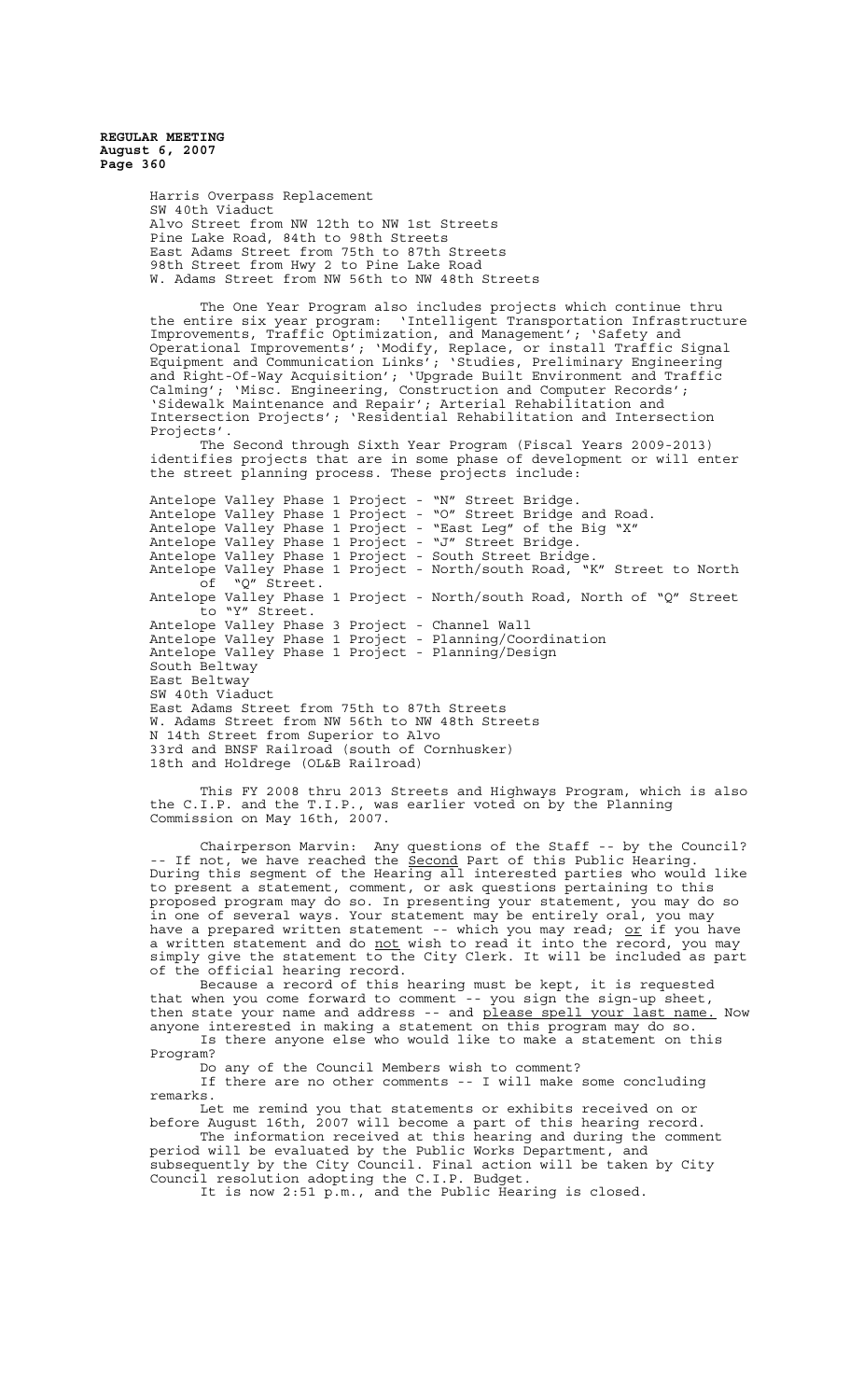#### **2007-08 MAYOR'S RECOMMENDED ANNUAL OPERATING BUDGET & CAPITAL IMPROVEMENT PROGRAM FY-2007/08 - 2012/13**

Nancy Intermill, 4010 B St., representing the League of Women Voters, came forward in support of the Women's Commission.

Rick Hoppe, Admin. Aide to the Mayor, came forward to address some issues regarding the Aging Department budget. He said he met with YMCA representatives to talk about alternatives for the continuation of services provided by Lifetime Health. The YMCA is interested in filling some but not all of the programs being offered. Other service providers may be able to fill the void. In future discussions, the Aging Dept. is to be involved. The Mayor is willing to work with the Council on using transitional funding to help implement the change. New providers may need to implement change themselves in order to provide services. Mr. Hoppe also clarified that noon time meals at the three ActivAge Centers that are proposed to be cut from the budget will be continued at other Centers with transportation provided. Discussion followed.

Lloyd Hitchcock, 2600 S. 52 $^{\text{nd}}$  St., came forward in favor of the Calvert Center. Discussion followed.

Niels C. Wodder, 2909 Jameson N., came forward in support of aging programs. Discussion followed. Ethel D. Fairchild, 6001 Kenwood Circle, came forward in support

of aging programs. Discussion followed. Mark Potter, 4241 N.  $61^{\rm st}$  St., came forward in support of Lifetime

Health. Discussion followed. Nancy Castillo, 5434 Betty Blvd., came forward in support of the

Calvert Center. Discussion followed. Reba Schafer, 4840 S. 65<sup>th</sup> St., came forward in support of aging

programs. Discussion followed. Claire Royal, 2926 Q St., came forward in support of the Malone

Center. Discussion followed. Joyce Perry, 2122 Alexander, came forward in support of aging

programs. Don Tilley, 4533 Starr, came forward in support of aging programs. Discussion followed.

Josephine Foutz, 737 N. 22<sup>nd</sup> #203, came forward in support of aging programs. Discussion followed.

Lois Newman, 2441 N. 44<sup>th</sup> #5, came forward in support of Lifetime Health.

Vera Salmon, 5011 Starling Dr., came forward in support of libraries. Discussion followed.

Leola Bullock, 4210 N. 73<sup>rd</sup>, came forward in support of the Maxey Center. Discussion followed.

Alice Stillahn, 740 W. Fairfield, came forward in support of aging services stating the Belmont Center helped bring back her health. Lela Shanks, 2761 Randolph St., came forward with budget suggestions.

Bonnie Eckery, 6607 Sundance Dr., came forward in support of Lifetime Health programs. Discussion followed.

Richard Halvorsen, 6311 Inverness Rd., came forward in support of libraries and trees through Parks & Recreation.

Russell Miller, 341 S. 52 $^{\rm nd}$  St., came forward in support of the Police Department.

Wayne Boles, 128 N.  $13<sup>th</sup>$  #506, came forward in support of the Women's Commission.

Bruce Bohrer, Chamber of Commerce, 1135 M St., came forward to comment on the budget. Discussion followed.

Mark Koller, Chamber of Commerce, 1135 M St., came forward to suggest utilizing a performance audit. Discussion followed. Marie Hayden, 2756 Alpha, came forward in support of Lifetime Health.

Pat Shurs(sp), no address given, came forward in support of City transportation coverage.

Patrick J. Henry, 1460 Buckingham Dr., came forward in support of aging services. Robert Reynolds, 4700 S.  $47<sup>th</sup>$  St., came forward in support of the

Fire Department.

Janice Hellerich, 1631 N. 26<sup>th</sup> Apt. #5, came forward to comment on various City issues and to support the Malone Center and Fire Dept. Janice Gradwohl, 2925 Jackson Dr., came forward in support of

Lifetime Health and keeping aging centers in place.

Tracy Corr, 1001 S.  $37^{\text{th}}$  St., came forward representing the Lincoln Neighborhood Alliance suggesting that dollars are put back into public service. Discussion followed.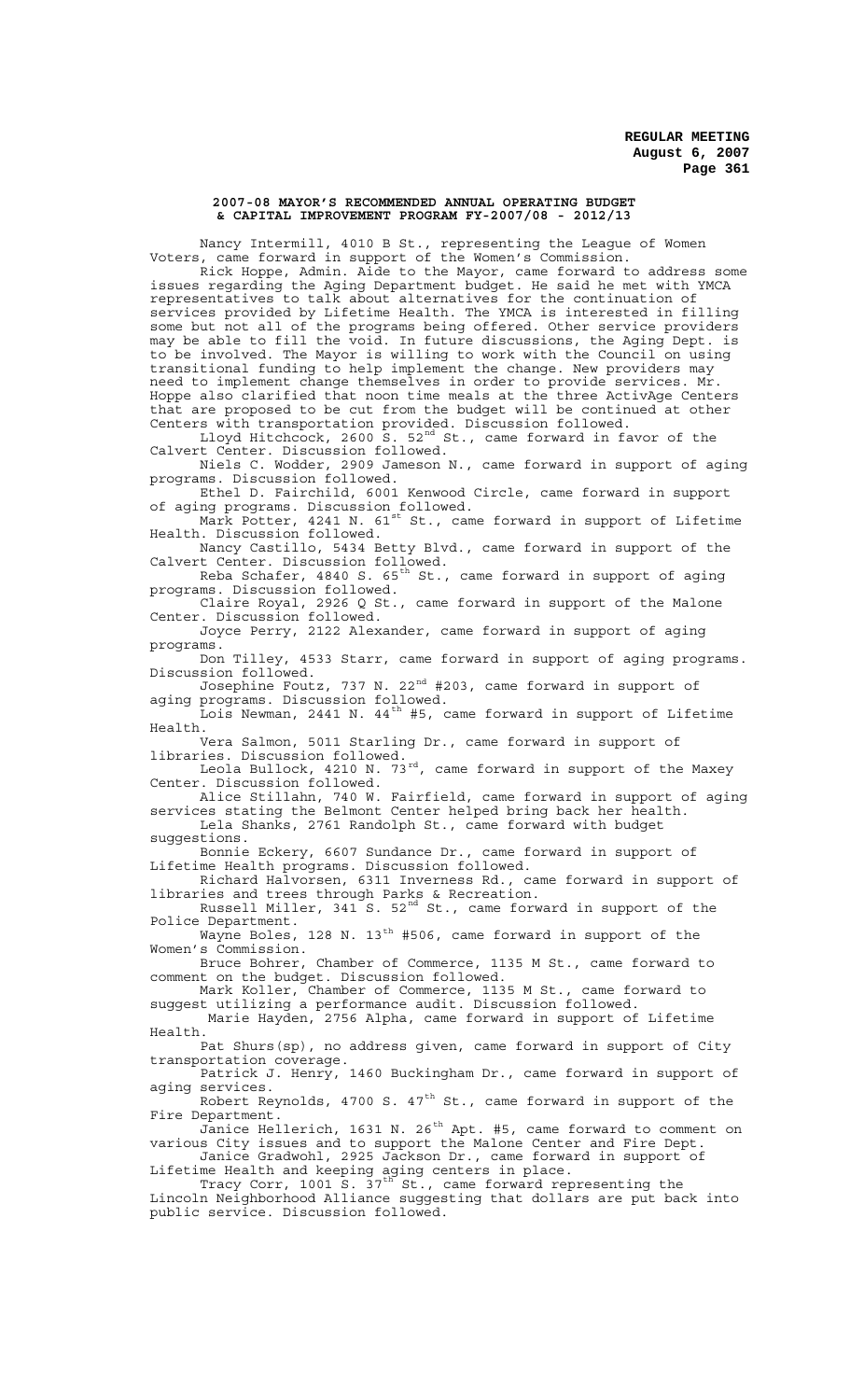> Tami Soper, 440 W. Beal St., came forward in support of the Women's Commission. Discussion followed. Mary Roseberry-Brown, 1423 F St., Friends of Wilderness Park

Pres., came forward in opposition the Southwest Wastewater Facility Peter A. Dowben, 12251 Bobwhite Trail, came forward in opposition to the SWWF and in support of a centralization of the sewage system. Discussion followed.

#### **TOOK BREAK 6:05 P.M. RECONVENED 6:35 P.M.**

Mike Carlin, 2700 Paddock Rd., came forward representing Friends of Wilderness Park, in opposition to the SWWF being included in the CIP. Jackie Barnhardt, 1010 Sumner, came forward to oppose the SWWF in the CIP.

Dan Lutz, 3915 Apple St., came forward in opposition to the SWWF. Lynn Moorer, 404 S. 27<sup>th</sup>, came forward in opposition to the SWWF. Discussion followed.

Betty Jean Holcomb Keller, 3310 Woodshire Pkwy., came forward in support of aging services stating that retired people are the real foundation of the City.

Gretchen Wagner, 6646 S. 86 $^{\rm th}$ , wife of a 8 yr. veteran of the

police force, came forward in support of the Lincoln Police Department. Kim McClintock, 6017 S.  $42^{\text{nd}}$  St., wife of a 10 yr. veteran of the police force, came forward in support of LPD.

Lisa Lannin-Clarke, 6600 West Shore, wife of a 16-yr. veteran of the police force, came forward in support of LPD. Discussion followed. Sian Maxwell, 5300 NW 7<sup>th</sup> St., wife of a 9 yr. veteran of the

police force, came forward in support of LPD. Discussion followed. Tom McCormick, 1406 D St., came forward in opposition to the SWWF.

Coby Mach, Director of LIBA, came forward to recommend changes in the budget. Discussion followed.

Ron Ecklund, Member of the LIBA Board of Directors & Budget Monitoring Committee, came forward to answer questions. Discussion followed.

Bridget Christensen, 2300 Harwood, SECC educator in Sociology, came forward in support of the Women's Commission. Discussion followed.

Karen Hand, 6401 Concord Circle, Parks & Rec. Advisory Board Member, came forward to present concerns of decreasing maintenance expenses.

Dan Schlitt, 2600 C St., came forward to speak on a broad view of budget issues. Discussion followed.

Gary Bentrup, 3936 Dudley St., came forward in support of the Parks & Recreation Department.

Robert Smith, 1829 O St. #4, Community Forestry Advisory Committee Member, came forward in support of Parks & Rec. arborists and stated that Lincoln is one of only 62 communities named as Tree City USA.

Rosina Paolini, 1850 Dakota St., came forward in support of parks & trails and the youth sports programs.

Delrae Hirschman, 521 Leavitt Lane, came forward in support of funding the repair & maintenance of parks & recreation infrastructure as well as to ensure safe trails for bicycles, pedestrians, and school crossings.

Curt Donaldson, 2860 R St., Quality Parks & Trails Pres., came forward to comment that for next year, build a budget that is inflation plus growth.

Corinne Jacox, 1000 N.  $81^{st}$  St., came forward in opposition to cutting youth sports.

 $\bar{\tilde{\lambda}}$ ustin Jacox, 1000 N. 81 $^{\rm st}$  St., came forward in opposition to cutting youth sports. Discussion followed.

This matter was taken under advisement.